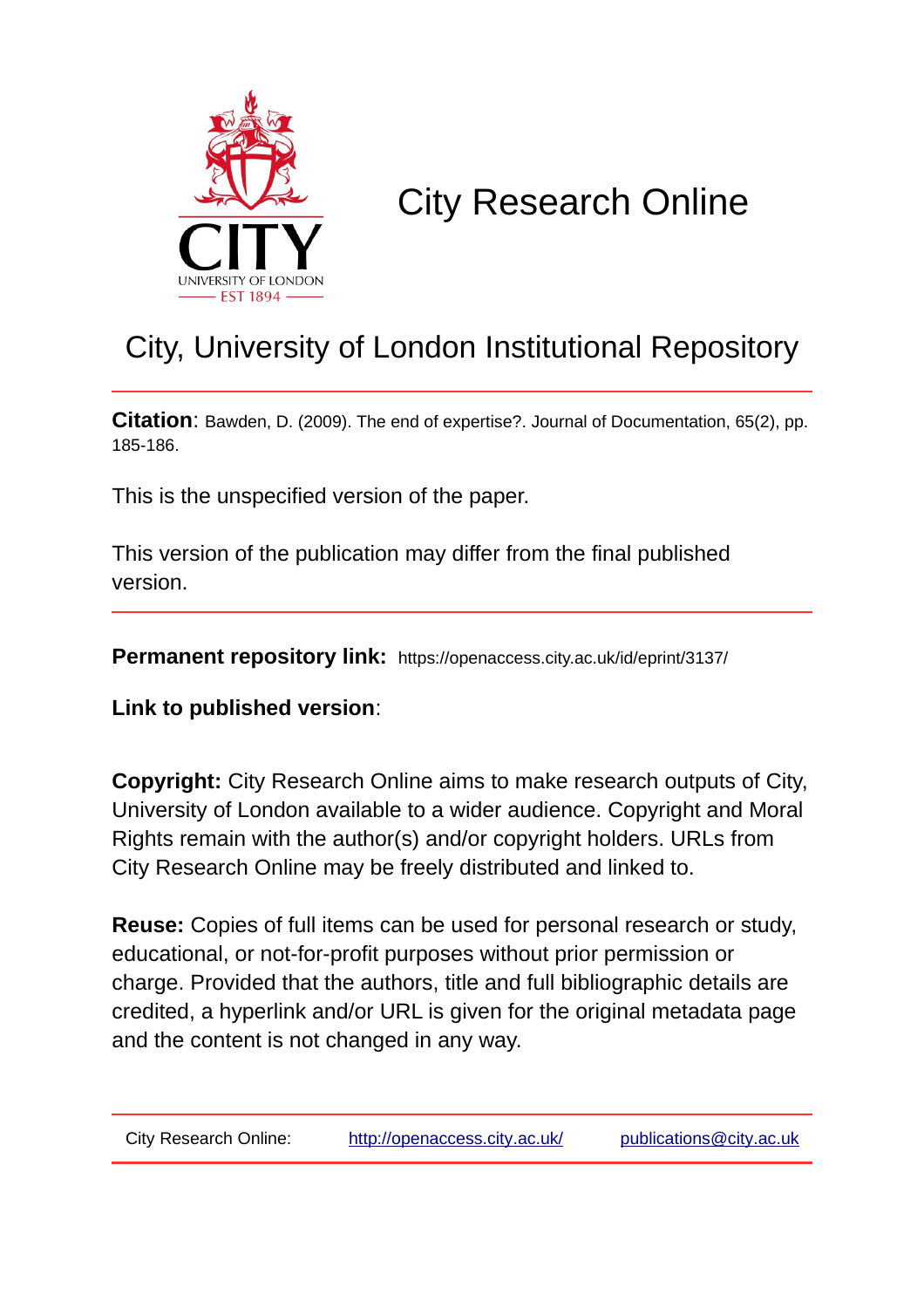## **The End of Expertise ?**

The controversy around the extent to which new communication media – blogs and wikis in particular – are changing the notion of expertise, and of the relative value of the contributions of Expert and Everyman to debates on all manner of topics, will be familiar to all *JDoc* readers. Whether considering the wisdom or the madness of crowds, the value of 'amateur' contributions, or the adequacy of an 'Google-shaped' approach to information access, this is becoming a major issue of the times (see, for example, Brabazon 2007 and Keen 2007 for trenchant argument of the issue).

Richard Morrison, a columnist on the London *Times* whose usual area is the arts and cultural matters, has written an article on these topics, couched in clear and provocative terms, which raises interesting questions for journals such as this one. This is perhaps surprising, as Morrison's opening point is the controversy over a televised dancing competition, in which an amateur competitor annoyed the professional judges and serious competitors by winning the majority vote of viewers, against all 'serious judgements'. But such seemingly trivial incidents illuminate issues with wide ramifications.

" 'Give the majority what it wants' ", Morrison fumes, "is now the over-riding mantra in all the arts, especially on TV. It far outweighs notions of excellence, innovation or adventure. Experts are ridiculed as elitist or "out of touch". Teenage bloggers get as much attention and respect as learned scholars. Quality is counted only in ratings or box-office takings.'

At a time when academics agonise about whether to allow students to cite Wikipedia in essays, we can see that these concerns go way beyond the arts. When we reflect that the American Society for Information Science and Technology is, at the time of writing, planning a textbook of information science to be produced partly by wiki-methodology, albeit by contributors with some status in the field, we can see that they are coming very close to home.

"Far more than 9/11, or the financial melt-down, or the rise and rise of China," Morrison alleges, "the decline and fall of the expert in public esteem strikes me as the most significant aspect in which the  $21<sup>st</sup>$  century thus far differs from the 20<sup>th</sup>. This might be thought to reflect the insecurities of the 'official' newspaper columnist, surely the species most threatened by the blogger. But perhaps there is more to it than that. Perhaps this is indeed a major prhenomenon.

"The internet has been the prime driving force, spreading the pathetic illusion that all knowledge (and therefore all wisdom) is accessible to everyone. But it's not the only one. Almost as strong is the new belief that everyone's opinion, on every subject, is equally valid – whether that opinion is well informed or crassly ignorant. Deference to authority is dead, even where that authority is based on a lifetime of experience." Is Morrison rather over-hyping this point ? If so, he is far from alone. The malign influence of the internet has been identified by many in promoting the idea that information is easily found and just as easily assimilated, with a minimum of preparation, prior study, or